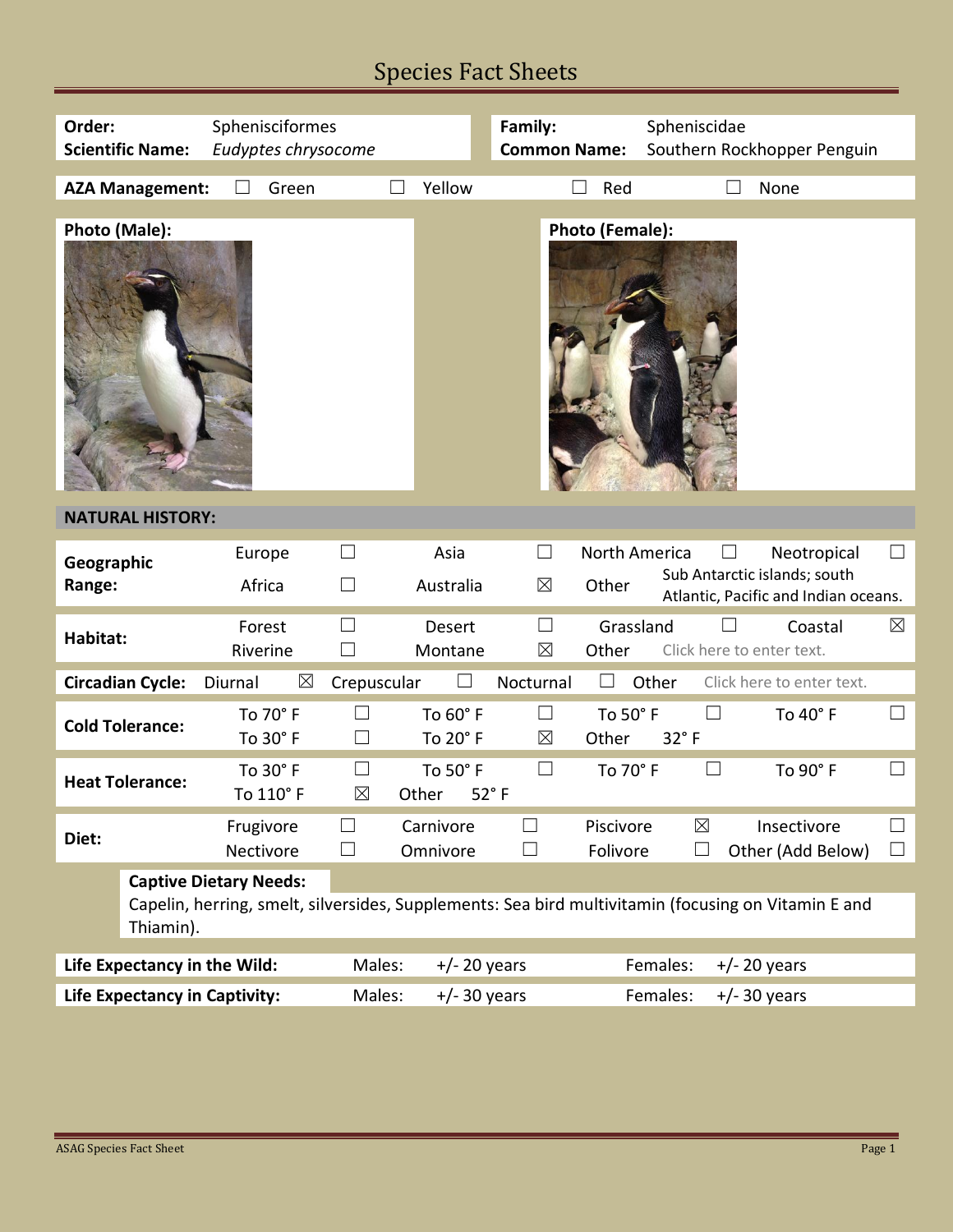## Species Fact Sheets

| <b>BREEDING INFORMATION:</b>                                                                                                                                                                                                                           |                                                                                                                                                                                                                            |         |                                                                                                                  |                                |  |  |  |  |  |  |
|--------------------------------------------------------------------------------------------------------------------------------------------------------------------------------------------------------------------------------------------------------|----------------------------------------------------------------------------------------------------------------------------------------------------------------------------------------------------------------------------|---------|------------------------------------------------------------------------------------------------------------------|--------------------------------|--|--|--|--|--|--|
| <b>Age at Sexual Maturity:</b>                                                                                                                                                                                                                         | Males:                                                                                                                                                                                                                     | 4 years | Females:                                                                                                         | 4 years                        |  |  |  |  |  |  |
| <b>Courtship Displays:</b>                                                                                                                                                                                                                             | Ecstatic vocalizations throwing head from side to side. Bowing can also be<br>seen when greeting one another on the nest. In addition preening between<br>mates is witnessed.                                              |         |                                                                                                                  |                                |  |  |  |  |  |  |
| <b>Nest Site Description:</b>                                                                                                                                                                                                                          | Nest can be found anywhere from the beaches to rocky cliffs and are small<br>and circular in shape. Constructed from a variety of items such as twigs,<br>bones, rocks and plants.                                         |         |                                                                                                                  |                                |  |  |  |  |  |  |
| <b>Clutch Size, Egg Description:</b>                                                                                                                                                                                                                   | 2 eggs, 3-5 days apart                                                                                                                                                                                                     |         |                                                                                                                  |                                |  |  |  |  |  |  |
| <b>Incubation Period:</b><br>32-36 days                                                                                                                                                                                                                |                                                                                                                                                                                                                            |         | <b>Fledgling Period:</b>                                                                                         | 50-60 days                     |  |  |  |  |  |  |
| <b>Parental Care:</b>                                                                                                                                                                                                                                  | Male and female share egg incubation and chick feeding.                                                                                                                                                                    |         |                                                                                                                  |                                |  |  |  |  |  |  |
| <b>Chick Development:</b><br>Chicks will be cared for by parents until fledging.                                                                                                                                                                       |                                                                                                                                                                                                                            |         |                                                                                                                  |                                |  |  |  |  |  |  |
| <b>CAPTIVE HABITAT INFORMATION:</b>                                                                                                                                                                                                                    |                                                                                                                                                                                                                            |         |                                                                                                                  |                                |  |  |  |  |  |  |
| <b>Social Structure in the Wild:</b><br>Colonial                                                                                                                                                                                                       |                                                                                                                                                                                                                            |         |                                                                                                                  |                                |  |  |  |  |  |  |
| <b>Social Structure in Captivity:</b><br>Colonial                                                                                                                                                                                                      |                                                                                                                                                                                                                            |         |                                                                                                                  |                                |  |  |  |  |  |  |
| <b>Minimum Group Size:</b>                                                                                                                                                                                                                             | 10; Sex ratio should be<br>close to even                                                                                                                                                                                   |         | <b>Maximum Group Size:</b>                                                                                       | Limited by size of<br>exhibit. |  |  |  |  |  |  |
| Compatible in<br>Yes<br><b>Mixed Species Exhibits:</b>                                                                                                                                                                                                 | <b>Comments:</b>                                                                                                                                                                                                           |         | Suited to be housed with other Sub-Antarctic<br>species with adequate nesting space for all birds in<br>exhibit. |                                |  |  |  |  |  |  |
| Exhibit should accommodate space for natural behaviors such as breeding, swimming,<br><b>Optimal Habitat Size:</b><br>and nesting. In addition quarantine and holding space should be available. For specific<br>measurements see penguin care manual. |                                                                                                                                                                                                                            |         |                                                                                                                  |                                |  |  |  |  |  |  |
| <b>Management Challenges:</b>                                                                                                                                                                                                                          | Aspergillosis is a fungal health issue rockhopper penguins can encounter.<br>Keeping daily records on humidity, air and water temp to ensure a proper<br>environment based on the PCM recommendations can help deter this. |         |                                                                                                                  |                                |  |  |  |  |  |  |
| <b>ADDITIONAL COMMENTS:</b>                                                                                                                                                                                                                            |                                                                                                                                                                                                                            |         |                                                                                                                  |                                |  |  |  |  |  |  |

Photos taken at The Omaha Henry Doorly Zoo & Aquarium by Stephanie McIntosh Senior Aquarium Bird Keeper.